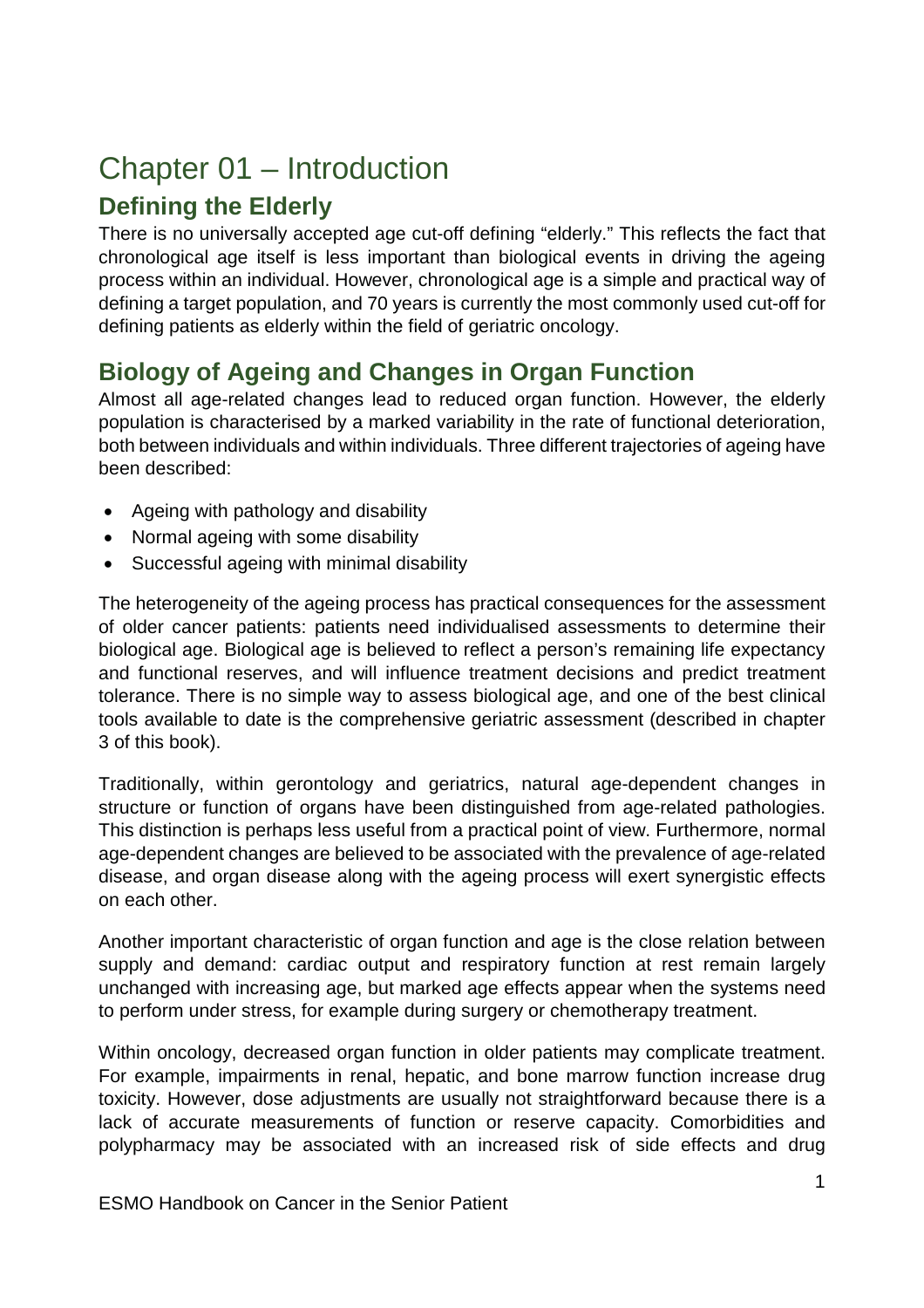interactions. Again, because of the broad physiological variations seen among the elderly, valid generalisations are difficult to offer.

# **Changes in Cognition**

Age is a risk factor for developing cognitive dysfunction. The prevalence of dementia in some studies is about 1% in 65- to 69-year-olds compared with 41% in those aged 90 and over. The presence of dementia or cognitive dysfunction can seriously impact cancer care and treatment. It is important to keep in mind that in some cases formal cognitive testing is the only way to identify cognitive dysfunction, especially in early stages of disease when the patient has preserved language function or if the caregiver does most of the talking.

Pre-treatment counselling often involves complicated decision-making, involving weighing the cost and benefit of different treatment options, and it is paramount for the counselling physician to assess the patient´s decision-making capacity.

For surgical procedures, the risk of post-operative acute confusional state (known as delirium) is markedly increased in the presence of preoperative cognitive dysfunction. Delirium can be prevented, as described below. When a patient is treated with chemotherapy, cognitive dysfunction warrants concern regarding the patient's understanding of important signs of toxicity, such as fever or bleeding, and arranging more intensive surveillance may be necessary. As both surgery under general anaesthesia and chemotherapy treatment may alter cognitive function, it is important to consider whether the treatment places the patient at risk for being transferred from an independent to a dependent life situation.

### **Cancer and Ageing**

Increasing age is one of the strongest risk factors for cancer development. There is a marked increase in epithelial carcinomas from ages 40 to 80 years. Interestingly, the incidence of cancers levels off beyond age 80. The link between cancer and ageing is complex, and most of the fundamental questions remain unanswered. In some instances, such as cellular senescence or telomere shortening, strategies that protect us from cancer may increase our rate of ageing. However, cancer and ageing also seem to share common aetiologies, such as genomic instability and reduced rate of autophagy.

We still do not know whether DNA damage is the ultimate stimulus to both cancer and ageing. Another explanatory model views cancer and ageing as stem cell diseases, where cancer represents the effect of growth promoting mutations within a given stem cell while ageing represents the natural exhaustion and depletion of the stem and progenitor pool.

A common misconception among the general population and some doctors is that all cancers grow slowly in older patients. This is true for some cancers, such as certain types of breast cancer and lung cancer, but the opposite is true for other cancers such as acute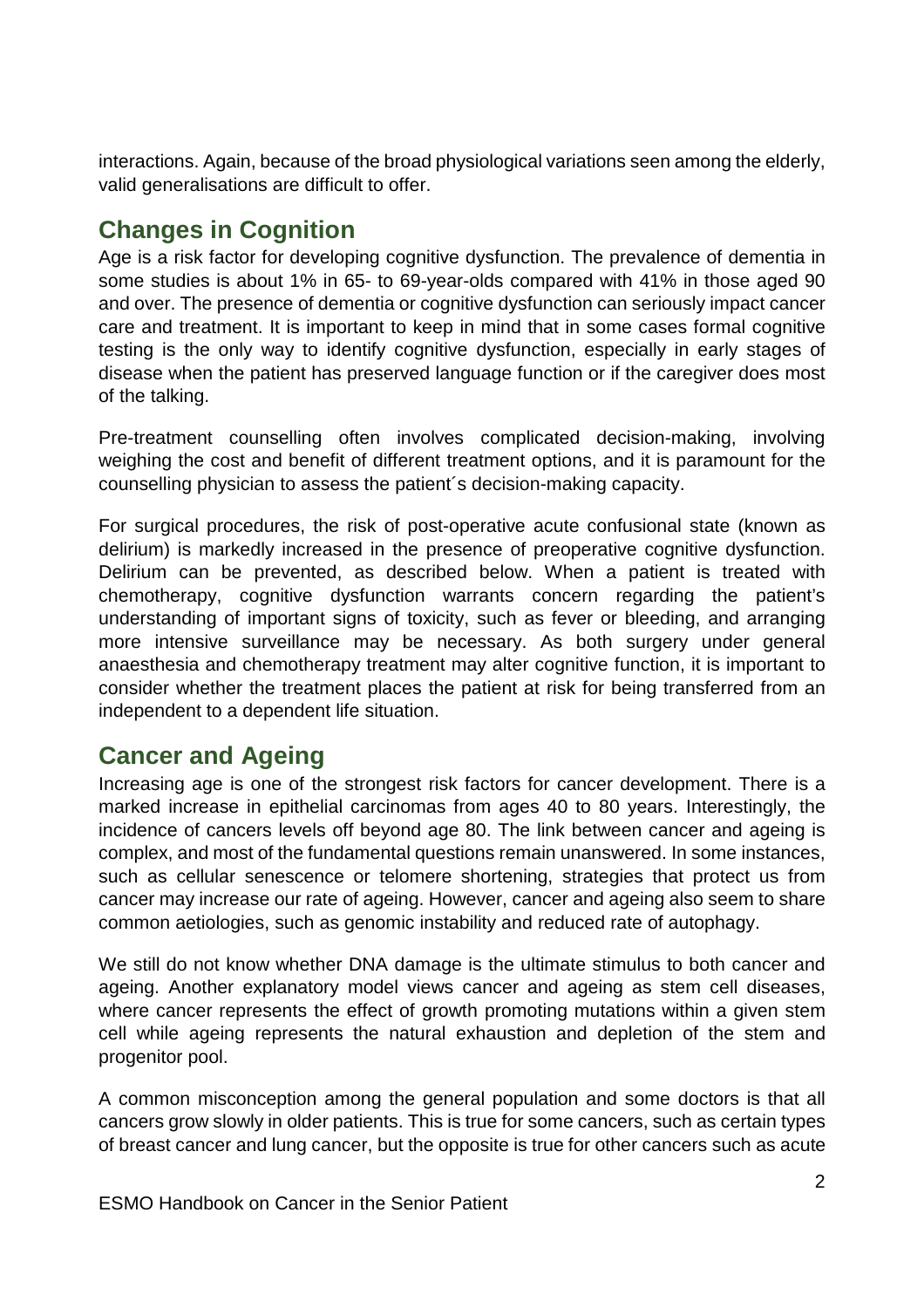leukaemias, brain tumours, and ovarian cancer, which may be more aggressive in older patients.

## **Clinical Aspects**

Since older patients often have reduced reserves in several organ systems, stress such as surgery, chemotherapy, or an acute infection may lead to general symptoms rather than organ-related symptoms. Thus, older patients often have occult or atypical presentations of disease: they may lack fever during an infection and pain in the case of a myocardial infarction. Instead, an older patient may present with general symptoms and signs such as delirium, falls, incontinence (with sudden start or rapid deterioration), or reduced intake of fluids leading to dehydration. It is important that these symptoms are not interpreted as "normal ageing"; ageing does not happen overnight. The physician must search systematically for an underlying cause whenever there is an abrupt change in the functional or cognitive state of an older patient.

Symptoms of cancer may be more difficult to interpret in older patients due to comorbidity, and sometimes this leads to delayed diagnosis. Bone pain caused by a tumour may be interpreted as exacerbation of osteoarthritis, a brain tumour may be interpreted as dementia, and changes in bowel function are interpreted as constipation. Diagnosing cancer is even more difficult in a patient with dementia who is not able to express pain or other problems distinctly.

When cancer is diagnosed, treatment decisions will often be more complicated in the older patient because of several factors, such as reduced remaining life expectancy, the competing risks from comorbidities, reduced treatment tolerance, and potential drug interactions in the presence of polypharmacy. The impact of treatment on the patient's functional status along with transportation and caregiver issues need to be addressed. In addition, the heterogeneity of this population complicates the development of "one size fits all" evidence-based guidelines.

#### **Delirium**

Delirium is an acute (hours to days) decline in attention and cognition and is reported to occur in 20% to 80% of cancer patients. Delirium is an underdiagnosed condition associated with functional decline, increased morbidity and mortality, as well as increased health care costs. Two core features separate delirium from dementia:

- First, in delirium the cognitive failure develops rapidly, whereas in dementia it develops gradually.
- Second, delirium, but not dementia, is associated with impaired or fluctuating alertness/attention.
- Moreover, delirium is associated with an altered psychomotor activity.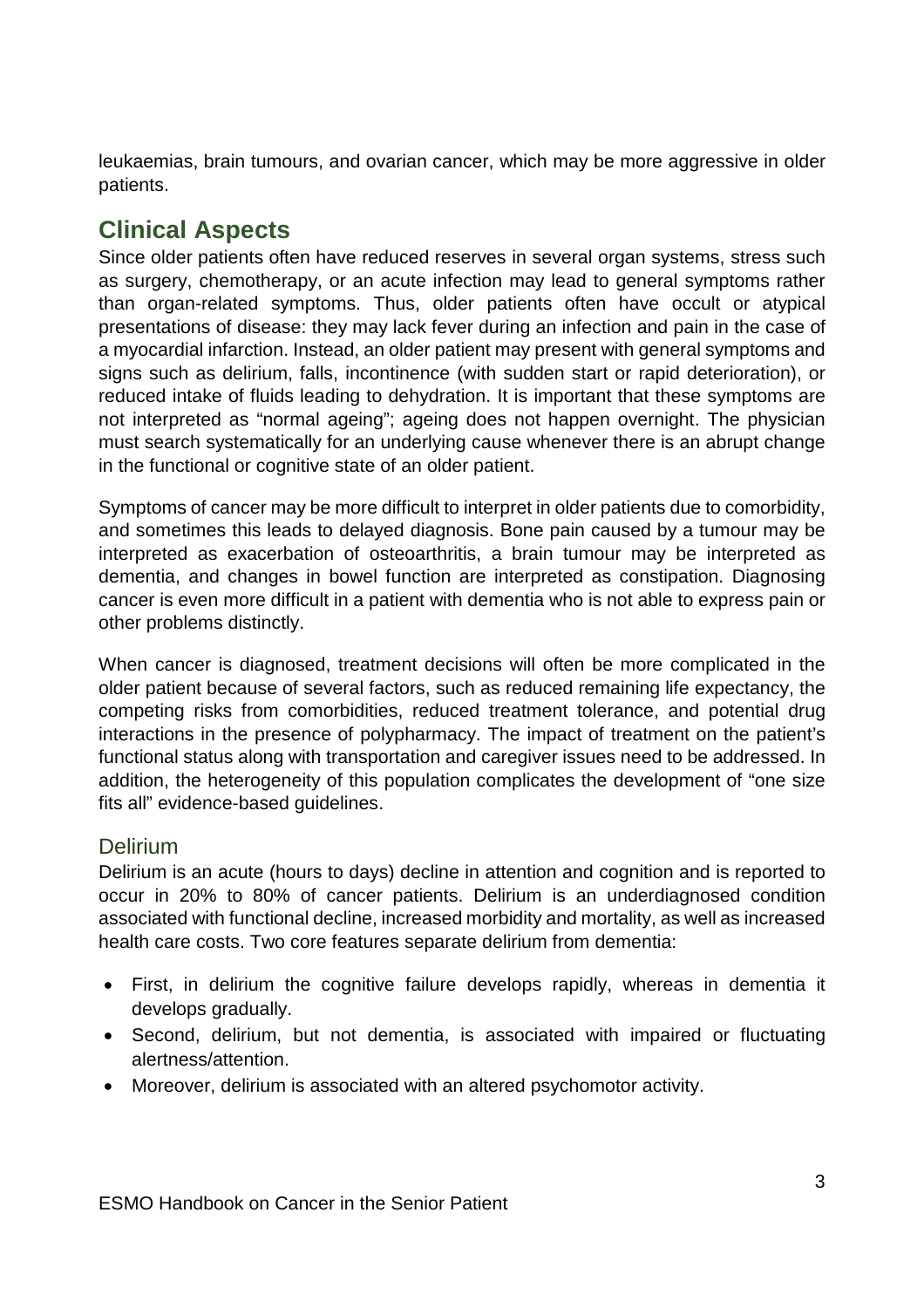- o When the psychomotor activity is increased (hyperactive delirium), the patient is agitated, sometimes with hallucinations, with a marked motor hyperactivity, and may be difficult to manage.
- o In the case of decreased psychomotor activity (hypoactive delirium), the patient is usually lying silently in his bed, but an attempt to communicate with him/her will reveal severe confusion.

Most delirious patients fluctuate between hyperactive and hypoactive periods during the day. A general characteristic of delirium is its fluctuating course, making the condition difficult to diagnose.

The cause of delirium is multifactorial. If the patient is vulnerable because of cognitive impairment or several comorbidities, delirium could be triggered by a small event such as the introduction of a sleeping pill. Conversely, if the patient has few risk factors for delirium, the precipitating factors leading to delirium need to be more extreme such as surgery or major infections. Examples of risk factors for delirium are chronic cognitive dysfunction, high age, serious comorbidity, malnutrition, benzodiazepine withdrawal and sensory impairment.

Common precipitating factors are infections, dehydration, myocardial infarction, pulmonary embolism, urinary retention, electrolyte disturbances, and the introduction of anticholinergic drugs. The introduction of opioid analgesics may also precipitate delirium, but pain and insufficient analgesia seems to be a more common precipitating factor.

It is essential to keep in mind the atypical presentation of diseases in older patients during the search for the underlying cause of delirium. A review of the patient's medications is mandatory. The most important therapeutic measure is to diagnose and treat the precipitating cause(s) if at all possible.

- Nonpharmacological interventions include the use of orienting influences such as a clock, regular reorienting communication, encouraging normal wake-sleep cycles, and involving family members in care.
- Pharmacological treatment may be necessary if the patient is a danger to himself or others, and haloperidol (orally administered) is usually the agent of choice, at a dose of 0.5 to 1.0 mg twice daily with additional doses every four hours when necessary. An important side effect of haloperidol is extrapyramidal symptoms, and the use of this drug must be reduced to a minimum. Haloperidol is contraindicated in patients with dementia with Lewy bodies or Parkinson's disease.

In these patients, short-acting sedatives like oxazepam may constitute an alternative.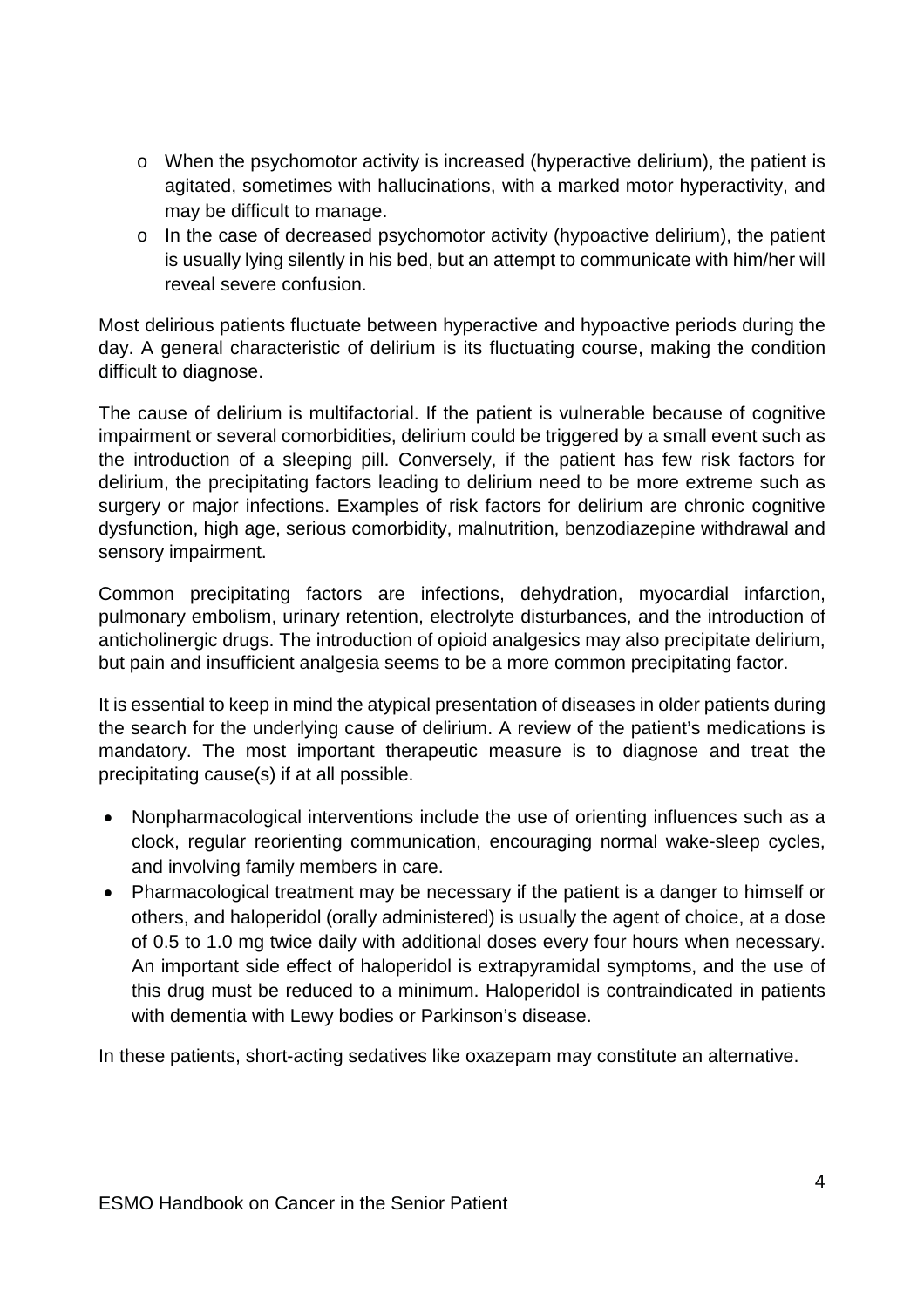#### **Dementia**

According to the ICD-10 operational criteria, all the following must be fulfilled to make a diagnosis of dementia. There must be impairment in memory and at least one other cognitive function (e.g. language, visuospatial function, or logical reasoning). This impairment must be to a degree that interferes with the person's daily functioning. There must also be impairment of mental functions, such as emotional control, motivation, or social behaviour. Symptoms should last for at least six months, with normal consciousness.

The most common cause of dementia is Alzheimer's disease, followed by vascular dementia. Recent research has documented that the combination of Alzheimer's and vascular pathology is more common than formerly believed. Other causes of dementia are Lewy body disease, with pronounced motor symptoms in addition to the cognitive failure and a marked intolerance for antipsychotic drugs, and frontotemporal dementia, with dominating loss of emotional and behavioural control.

Most cases of dementia progress over several years from a mild impairment, which does not interfere with the person's ability to provide an informed consent or to follow up cancer treatment, to severe stages making the person totally helpless in which palliative care should be prioritised.

#### Falls

An estimated one-third of people over the age of 65 fall each year, and about half of these people experience recurrent falls. Approximately 1 in 10 falls leads to a serious injury such as hip fracture or head injury. As seen in other geriatric syndromes, the risk of falls is multifactorial, and some of the most common risk factors include muscle weakness, history of falls, gait deficits, and balance deficits. Medications that may increase the fall risk include benzodiazepines, opioid analgesics, sleep medication, and antidepressants. A history of falls in the last six months has been shown to predict both chemotherapy toxicity and post-operative morbidity after surgery.

Anticancer therapy often leads to an increased fall risk, examples being surgical treatment involving prolonged bed rest (which leads to muscle loss and orthostatic hypotension), neurological side effects of chemotherapy, and pain treatment with opioid analgesics.

Two relevant clinical points are that patients often forget that they have fallen, and that they rarely volunteer the information about a fall even if they do remember it. Therefore, it is important to ask the patient and caregiver about falls and to assess balance and gait speed.

#### **Polypharmacy**

Polypharmacy is most commonly defined as the regular use of five or more drugs but may also be defined as using medications that are not clinically indicated. Among homedwelling persons over the age of 65, 39% use five or more drugs. Polypharmacy is not a